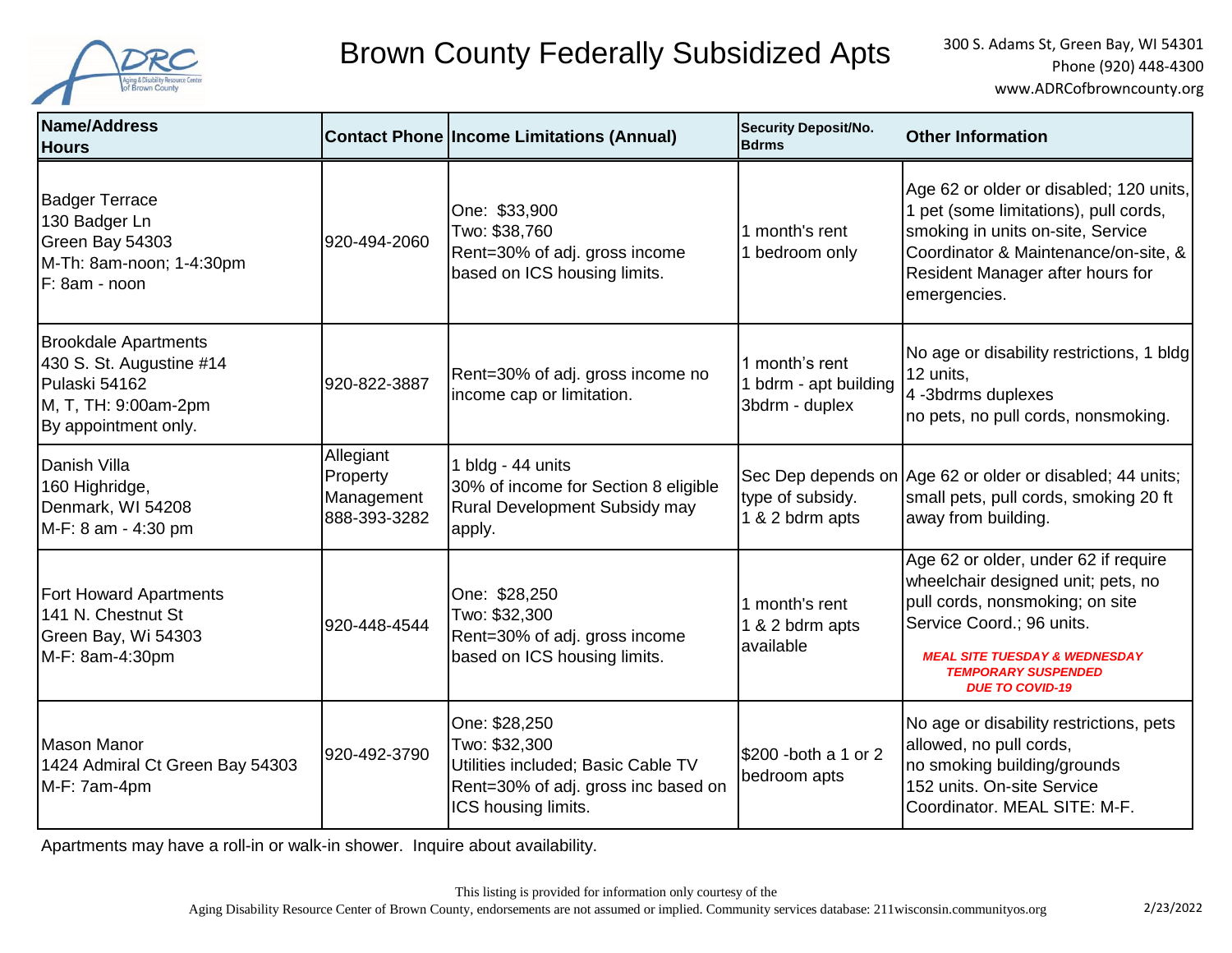

## Brown County Federally Subsidized Apts 300 S. Adams St, Green Bay, WI 54301

| <b>Name/Address</b><br><b>IHours</b>                                                                                                         | <b>Contact</b><br><b>Phone</b> | <b>Income Limitations (Annual)</b>                                                                                                                                                           | <b>Security Deposit/No.</b><br><b>Bdrms</b> | <b>Other Information</b>                                                                                                                                                                                                                                                         |
|----------------------------------------------------------------------------------------------------------------------------------------------|--------------------------------|----------------------------------------------------------------------------------------------------------------------------------------------------------------------------------------------|---------------------------------------------|----------------------------------------------------------------------------------------------------------------------------------------------------------------------------------------------------------------------------------------------------------------------------------|
| <b>IMeadows North</b><br>2060 Van Deuren St.<br>Green Bay 54302<br>Monday, Tuesday, Thursday<br>8am-4pm                                      | 920-433-0888                   | One: \$28,250<br>Two: \$32,300<br>Rent=30% of adj. gross income<br>based on HUD housing limits                                                                                               | 1 month's rent<br>1 bdrm only               | Age 62 or older or person with<br>disability; small pets; no pull cords;<br>smoking in apartments<br>Physician documentation needed for<br>roll-in shower;<br>75 elder, 8 accessible units.                                                                                      |
| <b>Mirmar Apartments</b><br>1240 University Ave<br>Office: 2605 S Oneida Ste 106<br>Green Bay 54304<br>M-F: 8am-4pm                          | Office:<br>920-498-3737        | One: \$28,250<br>Two: \$32,300<br>Rent=Approximately 30% of adj.<br>gross income based on ICS housing<br>limits                                                                              | Tenant share of rent<br>2 bdrm apts         | Only for persons with limited mobility;<br>small pets, no smoking in apts.;<br>Locked-Secure Building; Small<br>Storage Locker for each unit; must<br>meet subsidy standards<br>14 units; minimum of 2 persons per<br>unit unless can show reasonable<br>accommodation standard. |
| Monroe Plaza<br>400 N. Monroe St<br>Green Bay 54301<br>M-F: 9am -3pm                                                                         | 920-437-9553                   | \$28,250 for HUD units<br>\$32,300 Tax Credit Units<br>Priority low income, disability, first<br>come first serve.<br>Rent=30% of adj. gross income<br>based on HUD and tax credit criteria. | 1 month's rent<br>1 bedroom only            | Age 62 or older or disabled; small<br>pets only with MD letter, smoking is<br>allowed but not in rooms, pull cords.<br>197 units - 40 accessible units.                                                                                                                          |
| Nicolet Terrace<br>850 Morning Glory Ln<br>De Pere 54115<br>www.dphousing.org<br>$\mathsf{T}, \mathsf{W}, \mathsf{TH}, \mathsf{F}$ : 9am-4pm | 920-336-0755                   | One: \$45,200<br>Two: \$51,650<br>Rent=30% of adj. gross income                                                                                                                              | \$500<br>1 & 2 bdrm apts                    | Age 50 or older or disabled<br>(preference given to 62 older); no pull<br>cord, non smoking building enforced.<br>85 units.                                                                                                                                                      |

Apartments may have a roll-in or walk-in shower. Inquire about availability.